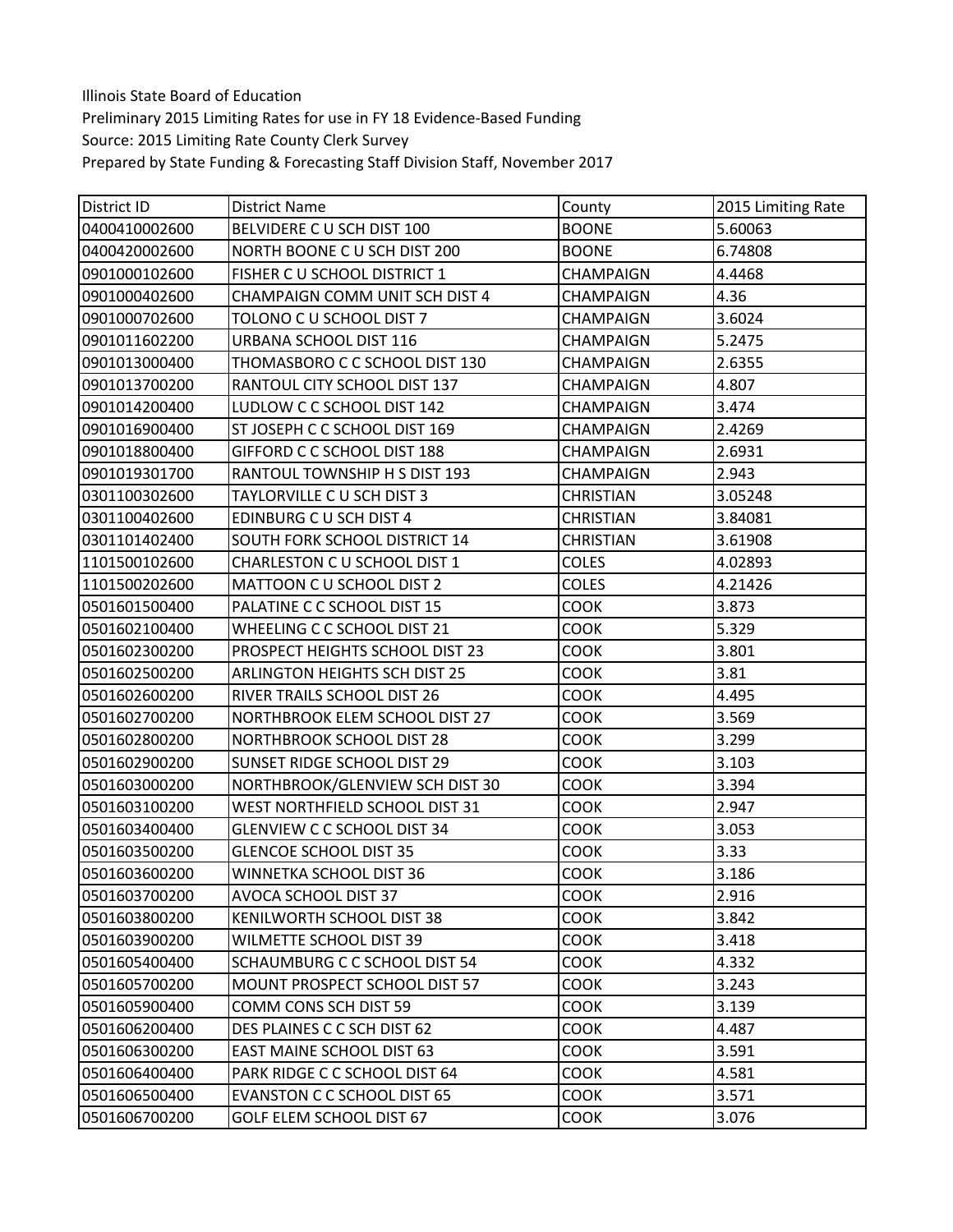Preliminary 2015 Limiting Rates for use in FY 18 Evidence‐Based Funding

Prepared by State Funding & Forecasting Staff Division Staff, November 2017

| 0501606800200 | <b>SKOKIE SCHOOL DIST 68</b>        | <b>COOK</b> | 2.973 |
|---------------|-------------------------------------|-------------|-------|
| 0501606900200 | <b>SKOKIE SCHOOL DIST 69</b>        | <b>COOK</b> | 5.741 |
| 0501607000200 | MORTON GROVE SCHOOL DIST 70         | <b>COOK</b> | 4.283 |
| 0501607100200 | NILES ELEM SCHOOL DIST 71           | <b>COOK</b> | 2.117 |
| 0501607200200 | SKOKIE FAIRVIEW SCHOOL DIST 72      | <b>COOK</b> | 2.572 |
| 0501607300200 | <b>EAST PRAIRIE SCHOOL DIST 73</b>  | <b>COOK</b> | 3.908 |
| 0501607350200 | <b>SKOKIE SCHOOL DIST 73-5</b>      | <b>COOK</b> | 5.95  |
| 0501607400200 | LINCOLNWOOD SCHOOL DIST 74          | <b>COOK</b> | 3.545 |
| 0501620201700 | <b>EVANSTON TWP H S DIST 202</b>    | <b>COOK</b> | 2.683 |
| 0501620301700 | NEW TRIER TWP H S DIST 203          | <b>COOK</b> | 2.162 |
| 0501620701700 | MAINE TOWNSHIP H S DIST 207         | <b>COOK</b> | 2.862 |
| 0501621101700 | TOWNSHIP H S DIST 211               | <b>COOK</b> | 3.289 |
| 0501621401700 | TOWNSHIP HIGH SCHOOL DIST 214       | <b>COOK</b> | 2.835 |
| 0501621901700 | NILES TWP COMM HIGH SCH DIST 219    | COOK        | 3.657 |
| 0501622501700 | NORTHFIELD TWP HIGH SCH DIST 225    | <b>COOK</b> | 2.286 |
| 0601607800200 | ROSEMONT ELEM SCHOOL DIST 78        | <b>COOK</b> | 1.743 |
| 0601607900200 | PENNOYER SCHOOL DIST 79             | <b>COOK</b> | 2.65  |
| 0601608000200 | <b>NORRIDGE SCHOOL DIST 80</b>      | <b>COOK</b> | 2.463 |
| 0601608100200 | <b>SCHILLER PARK SCHOOL DIST 81</b> | <b>COOK</b> | 4.224 |
| 0601608300200 | <b>MANNHEIM SCHOOL DIST 83</b>      | <b>COOK</b> | 5.649 |
| 0601608400200 | FRANKLIN PARK SCHOOL DIST 84        | <b>COOK</b> | 5.579 |
| 0601608450200 | RHODES SCHOOL DIST 84-5             | <b>COOK</b> | 4.633 |
| 0601608550200 | RIVER GROVE SCHOOL DIST 85-5        | <b>COOK</b> | 3.484 |
| 0601608600200 | UNION RIDGE SCHOOL DIST 86          | <b>COOK</b> | 3.295 |
| 0601608700200 | <b>BERKELEY SCHOOL DIST 87</b>      | <b>COOK</b> | 4.541 |
| 0601608800200 | BELLWOOD SCHOOL DIST 88             | <b>COOK</b> | 3.962 |
| 0601608900200 | MAYWOOD-MELROSE PARK-BROADVIEW-89   | <b>COOK</b> | 3.184 |
| 0601609000200 | RIVER FOREST SCHOOL DIST 90         | <b>COOK</b> | 4.352 |
| 0601609100200 | FOREST PARK SCHOOL DIST 91          | <b>COOK</b> | 5.043 |
| 0601609200200 | LINDOP SCHOOL DISTRICT 92           | <b>COOK</b> | 6.554 |
| 0601609250200 | <b>WESTCHESTER SCHOOL DIST 92-5</b> | <b>COOK</b> | 3.535 |
| 0601609300200 | HILLSIDE SCHOOL DIST 93             | COOK        | 2.605 |
| 0601609400200 | KOMAREK SCHOOL DIST 94              | <b>COOK</b> | 3.478 |
| 0601609500200 | <b>BROOKFIELD SCHOOL DIST 95</b>    | <b>COOK</b> | 4.852 |
| 0601609600200 | RIVERSIDE SCHOOL DIST 96            | <b>COOK</b> | 5.469 |
| 0601609700200 | OAK PARK ELEM SCHOOL DIST 97        | <b>COOK</b> | 3.982 |
| 0601609800200 | BERWYN NORTH SCHOOL DIST 98         | <b>COOK</b> | 4.134 |
| 0601609900200 | <b>CICERO SCHOOL DISTRICT 99</b>    | <b>COOK</b> | 3.69  |
| 0601610000200 | BERWYN SOUTH SCHOOL DISTRICT 100    | <b>COOK</b> | 3.595 |
| 0601610100200 | WESTERN SPRINGS SCHOOL DIST 101     | <b>COOK</b> | 3.294 |
| 0601610200200 | LA GRANGE SCHOOL DIST 102           | COOK        | 3.68  |
| 0601610300200 | LYONS SCHOOL DIST 103               | <b>COOK</b> | 5.624 |
| 0601610500200 | LA GRANGE SCHOOL DIST 105 (SOUTH)   | <b>COOK</b> | 3.868 |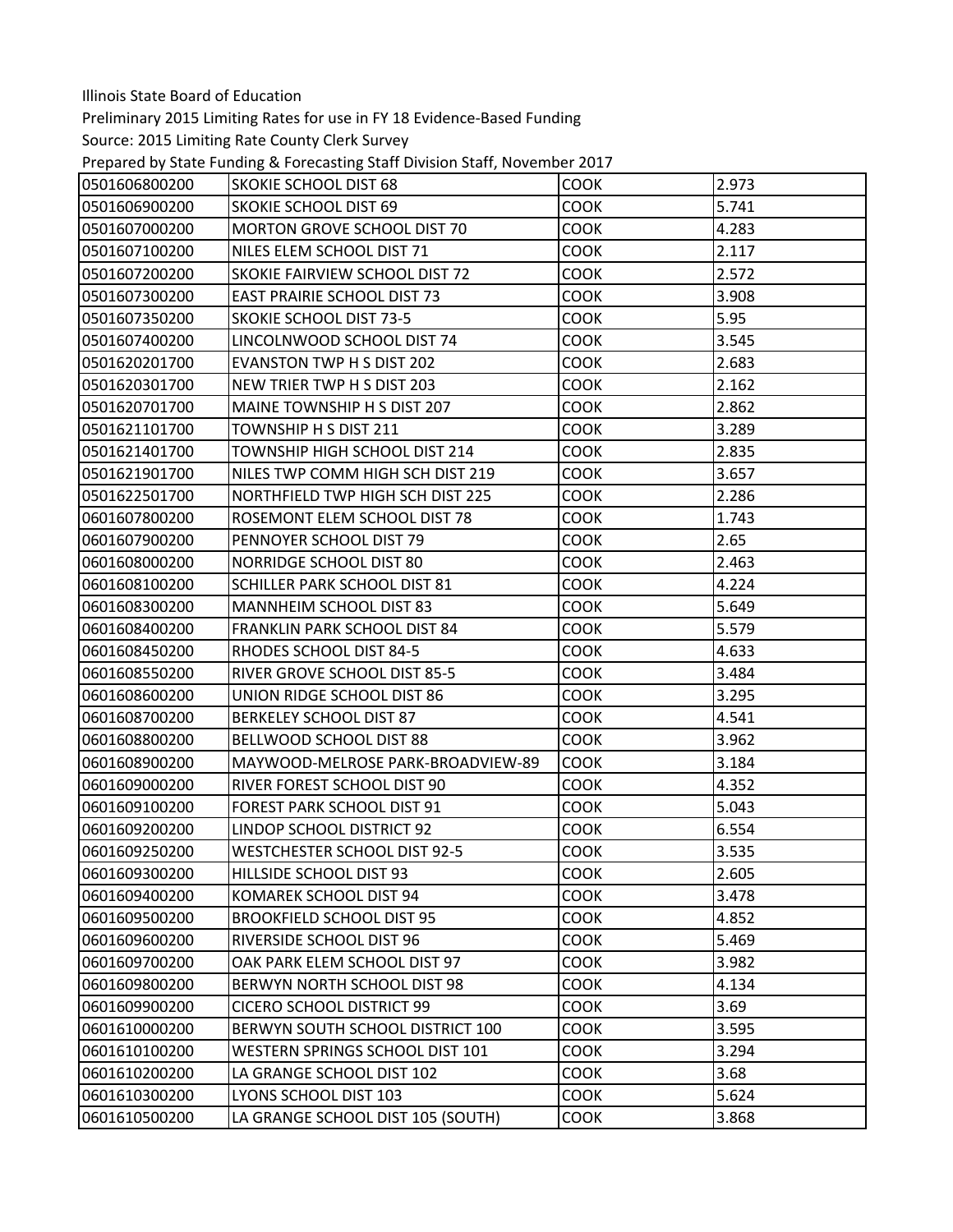Preliminary 2015 Limiting Rates for use in FY 18 Evidence‐Based Funding

Prepared by State Funding & Forecasting Staff Division Staff, November 2017

| 0601610600200 | LAGRANGE HIGHLANDS SCH DIST 106       | <b>COOK</b> | 3.514 |
|---------------|---------------------------------------|-------------|-------|
| 0601610700200 | PLEASANTDALE SCHOOL DIST 107          | <b>COOK</b> | 2.387 |
| 0601620001300 | OAK PARK & RIVER FOREST DIST 200      | <b>COOK</b> | 3.634 |
| 0601620101700 | J S MORTON H S DISTRICT 201           | <b>COOK</b> | 2.633 |
| 0601620401700 | LYONS TWP H S DIST 204                | <b>COOK</b> | 2.342 |
| 0601620801700 | RIVERSIDE BROOKFIELD TWP DIST 208     | <b>COOK</b> | 2.712 |
| 0601620901700 | PROVISO TWP H S DIST 209              | <b>COOK</b> | 2.786 |
| 0601621201600 | LEYDEN COMM H S DIST 212              | <b>COOK</b> | 3.361 |
| 0601623401600 | RIDGEWOOD COMM H S DIST 234           | <b>COOK</b> | 2.528 |
| 0601640102600 | ELMWOOD PARK C U SCH DIST 401         | <b>COOK</b> | 5.657 |
| 0701610400200 | SUMMIT SCHOOL DIST 104                | <b>COOK</b> | 5.764 |
| 0701610800200 | WILLOW SPRINGS SCHOOL DIST 108        | <b>COOK</b> | 6.133 |
| 0701610900200 | INDIAN SPRINGS SCHOOL DIST 109        | <b>COOK</b> | 3.981 |
| 0701611000200 | <b>CENTRAL STICKNEY SCH DIST 110</b>  | <b>COOK</b> | 2.441 |
| 0701611100200 | <b>BURBANK SCHOOL DISTRICT 111</b>    | <b>COOK</b> | 4.598 |
| 07016113A0200 | LEMONT-BROMBEREK CSD 113A             | <b>COOK</b> | 2.002 |
| 0701611700200 | NORTH PALOS SCHOOL DIST 117           | <b>COOK</b> | 5.5   |
| 0701611800400 | PALOS COMM CONS SCHOOL DIST 118       | <b>COOK</b> | 2.946 |
| 0701612200200 | RIDGELAND SCHOOL DISTRICT 122         | <b>COOK</b> | 3.771 |
| 0701612300200 | OAK LAWN-HOMETOWN SCH DIST 123        | <b>COOK</b> | 4.817 |
| 0701612400200 | EVERGREEN PK ELEM SCH DIST 124        | <b>COOK</b> | 5.577 |
| 0701612500200 | ATWOOD HEIGHTS DISTRICT 125           | <b>COOK</b> | 4.758 |
| 0701612600200 | ALSIP-HAZLGRN-OAKLWN S DIST 126       | <b>COOK</b> | 5.122 |
| 0701612700200 | <b>WORTH SCHOOL DISTRICT 127</b>      | <b>COOK</b> | 6.487 |
| 0701612750200 | CHICAGO RIDGE SCHOOL DIST 127-5       | <b>COOK</b> | 4.803 |
| 0701612800200 | PALOS HEIGHTS SCHOOL DIST 128         | <b>COOK</b> | 2.915 |
| 0701613000200 | COOK COUNTY SCHOOL DIST 130           | <b>COOK</b> | 5.434 |
| 0701613200200 | CALUMET PUBLIC SCHOOLS DIST 132       | <b>COOK</b> | 5.457 |
| 0701613300200 | <b>GEN GEO PATTON SCHOOL DIST 133</b> | <b>COOK</b> | 8.376 |
| 0701613500200 | ORLAND SCHOOL DISTRICT 135            | <b>COOK</b> | 3.425 |
| 0701614000200 | KIRBY SCHOOL DIST 140                 | COOK        | 5.304 |
| 0701614200200 | FOREST RIDGE SCHOOL DIST 142          | <b>COOK</b> | 3.438 |
| 0701614300200 | MIDLOTHIAN SCHOOL DIST 143            | <b>COOK</b> | 3.862 |
| 0701614350200 | POSEN-ROBBINS EL SCH DIST 143-5       | <b>COOK</b> | 2.788 |
| 0701614400200 | PRAIRIE-HILLS ELEM SCH DIST 144       | <b>COOK</b> | 4.863 |
| 0701614500200 | <b>ARBOR PARK SCHOOL DISTRICT 145</b> | <b>COOK</b> | 4.293 |
| 0701614600400 | TINLEY PARK COMM SCH DIST 146         | <b>COOK</b> | 5.558 |
| 0701614700200 | W HARVEY-DIXMOOR PUB SCH DIST147      | <b>COOK</b> | 5.031 |
| 0701614800200 | <b>DOLTON SCHOOL DISTRICT 148</b>     | <b>COOK</b> | 7.829 |
| 0701614900200 | DOLTON SCHOOL DISTRICT 149            | <b>COOK</b> | 5.616 |
| 0701615000200 | SOUTH HOLLAND SCHOOL DIST 150         | <b>COOK</b> | 4.419 |
| 0701615100200 | SOUTH HOLLAND SCHOOL DIST 151         | <b>COOK</b> | 6.128 |
| 0701615200200 | <b>HARVEY SCHOOL DISTRICT 152</b>     | <b>COOK</b> | 3.738 |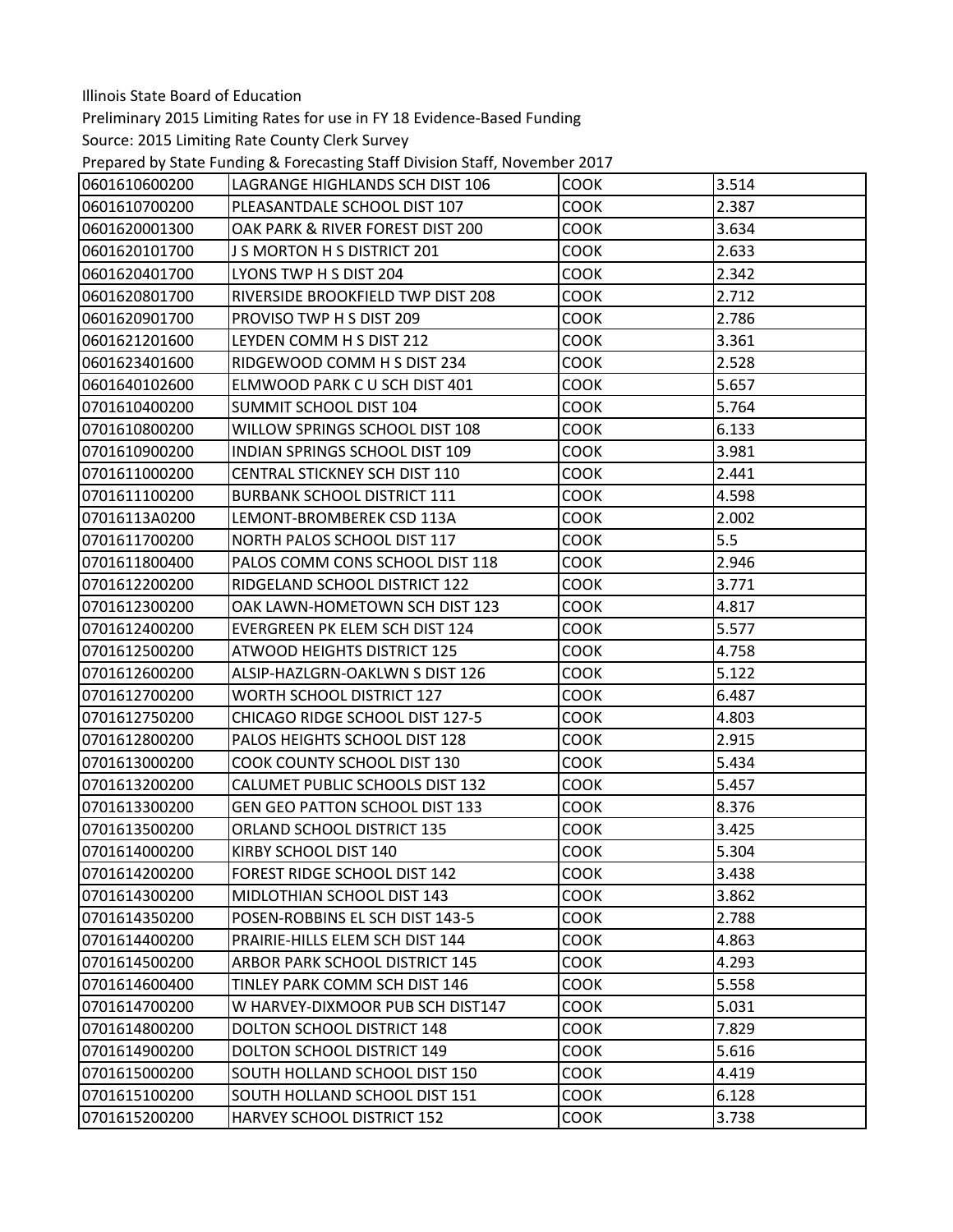Preliminary 2015 Limiting Rates for use in FY 18 Evidence‐Based Funding

Prepared by State Funding & Forecasting Staff Division Staff, November 2017

| 0701615250200 | HAZEL CREST SCHOOL DIST 152-5          | <b>COOK</b>   | 6.095   |
|---------------|----------------------------------------|---------------|---------|
| 0701615300200 | HOMEWOOD SCHOOL DISTRICT 153           | <b>COOK</b>   | 5.224   |
| 0701615400200 | THORNTON SCHOOL DISTRICT 154           | <b>COOK</b>   | 4.621   |
| 0701615450200 | <b>BURNHAM SCHOOL DISTRICT 154-5</b>   | <b>COOK</b>   | 4.379   |
| 0701615500200 | CALUMET CITY SCHOOL DISTRICT 155       | <b>COOK</b>   | 4.873   |
| 0701615600200 | LINCOLN ELEM SCHOOL DIST 156           | <b>COOK</b>   | 5.16    |
| 0701615700200 | <b>HOOVER-SCHRUM MEMORIAL SD 157</b>   | <b>COOK</b>   | 6.365   |
| 0701615800200 | LANSING SCHOOL DISTRICT 158            | <b>COOK</b>   | 6.951   |
| 0701615900200 | ELEM SCHOOL DISTRICT 159               | <b>COOK</b>   | 6.867   |
| 0701616000200 | <b>COUNTRY CLUB HILLS SCH DIST 160</b> | <b>COOK</b>   | 5.446   |
| 0701616100200 | FLOSSMOOR SCHOOL DISTRICT 161          | <b>COOK</b>   | 6.25    |
| 0701616200200 | MATTESON ELEM SCHOOL DIST 162          | <b>COOK</b>   | 6.321   |
| 0701616300200 | PARK FOREST SCHOOL DIST 163            | <b>COOK</b>   | 11.111  |
| 0701616700200 | BROOKWOOD SCHOOL DIST 167              | <b>COOK</b>   | 5.294   |
| 0701616800400 | COMM CONS SCHOOL DIST 168              | <b>COOK</b>   | 6.418   |
| 0701616900200 | FORD HEIGHTS SCHOOL DISTRICT 169       | <b>COOK</b>   | 13.636  |
| 0701617000200 | CHICAGO HEIGHTS SCHOOL DIST 170        | <b>COOK</b>   | 5.332   |
| 0701617100200 | SUNNYBROOK SCHOOL DISTRICT 171         | <b>COOK</b>   | 5.289   |
| 0701617200200 | SANDRIDGE SCHOOL DISTRICT 172          | <b>COOK</b>   | 5.148   |
| 0701619400200 | STEGER SCHOOL DISTRICT 194             | <b>COOK</b>   | 4.398   |
| 0701620501700 | THORNTON TWP H S DIST 205              | <b>COOK</b>   | 5.754   |
| 0701620601700 | BLOOM TWP HIGH SCH DIST 206            | <b>COOK</b>   | 3.696   |
| 0701621001700 | LEMONT TWP H S DIST 210                | <b>COOK</b>   | 1.879   |
| 0701621501700 | THORNTON FRACTIONAL THSD 215           | <b>COOK</b>   | 5.054   |
| 0701621701600 | ARGO COMM H S DIST 217                 | <b>COOK</b>   | 4.134   |
| 0701621801600 | <b>COMMUNITY HIGH SCHOOL DIST 218</b>  | <b>COOK</b>   | 4.051   |
| 0701622001700 | REAVIS TWP H S DIST 220                | <b>COOK</b>   | 2.972   |
| 0701622701700 | RICH TWP H S DISTRICT 227              | <b>COOK</b>   | 5.867   |
| 0701622801600 | <b>BREMEN COMM H S DISTRICT 228</b>    | <b>COOK</b>   | 4.528   |
| 0701622901600 | OAK LAWN COMM H S DIST 229             | <b>COOK</b>   | 3.066   |
| 0701623001300 | CONS HIGH SCHOOL DISTRICT 230          | <b>COOK</b>   | 2.586   |
| 0701623101600 | EVERGREEN PARK COMM HI SCH D 231       | COOK          | 4.621   |
| 0701623301600 | HOMEWOOD FLOSSMOOR C H S D 233         | <b>COOK</b>   | 5.95    |
| 1501629902500 | CITY OF CHICAGO SCHOOL DIST 299        | <b>COOK</b>   | 3.317   |
| 1101800302600 | NEOGA COMM UNIT SCHOOL DIST 3          | CUMBERLAND    | 3.31627 |
| 1601942402600 | <b>GENOA KINGSTON C U S DIST 424</b>   | <b>DEKALB</b> | 4.95893 |
| 1601942502600 | <b>INDIAN CREEK COMM UNIT DIST 425</b> | <b>DEKALB</b> | 5.35227 |
| 1601942702600 | SYCAMORE C U SCHOOL DIST 427           | <b>DEKALB</b> | 5.71461 |
| 1601942802600 | DEKALB COMM UNIT SCH DIST 428          | <b>DEKALB</b> | 7.54178 |
| 1601942902600 | HINCKLEY BIG ROCK C U S D 429          | <b>DEKALB</b> | 5.591   |
| 1601943002600 | SANDWICH C U SCHOOL DIST 430           | <b>DEKALB</b> | 5.26865 |
| 1902200200200 | <b>BENSENVILLE SCHOOL DISTRICT 2</b>   | <b>DUPAGE</b> | 4.4861  |
| 1902200400200 | <b>ADDISON SCHOOL DIST 4</b>           | <b>DUPAGE</b> | 2.7453  |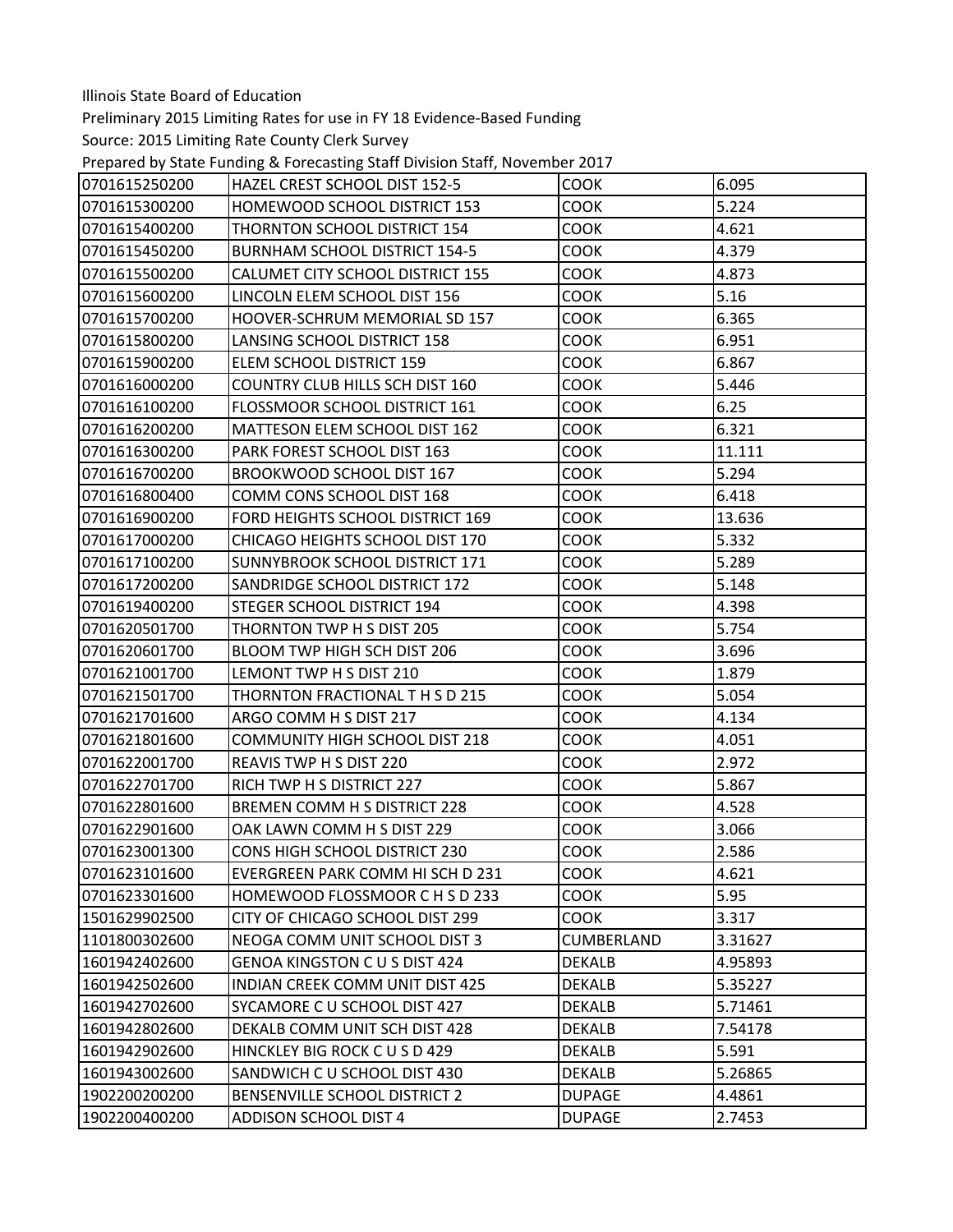Preliminary 2015 Limiting Rates for use in FY 18 Evidence‐Based Funding

Prepared by State Funding & Forecasting Staff Division Staff, November 2017

| 1902200700200 | WOOD DALE SCHOOL DISTRICT 7            | <b>DUPAGE</b>   | 2.4579 |
|---------------|----------------------------------------|-----------------|--------|
| 1902201000200 | ITASCA SCHOOL DIST 10                  | <b>DUPAGE</b>   | 2.332  |
| 1902201100200 | MEDINAH SCHOOL DISTRICT 11             | <b>DUPAGE</b>   | 2.8534 |
| 1902201200200 | ROSELLE SCHOOL DISTRICT 12             | <b>DUPAGE</b>   | 2.9613 |
| 1902201300200 | <b>BLOOMINGDALE SCHOOL DISTRICT 13</b> | <b>DUPAGE</b>   | 3.2834 |
| 1902201500200 | MARQUARDT SCHOOL DISTRICT 15           | <b>DUPAGE</b>   | 6.2383 |
| 1902201600200 | QUEEN BEE SCHOOL DISTRICT 16           | <b>DUPAGE</b>   | 6.0557 |
| 1902202000200 | KEENEYVILLE SCHOOL DISTRICT 20         | <b>DUPAGE</b>   | 4.0872 |
| 1902202500200 | <b>BENJAMIN SCHOOL DISTRICT 25</b>     | <b>DUPAGE</b>   | 4.5948 |
| 1902203300200 | WEST CHICAGO SCHOOL DIST 33            | <b>DUPAGE</b>   | 5.1477 |
| 1902203400200 | WINFIELD SCHOOL DISTRICT 34            | <b>DUPAGE</b>   | 3.5033 |
| 1902204100200 | <b>GLEN ELLYN SCHOOL DISTRICT 41</b>   | <b>DUPAGE</b>   | 3.5193 |
| 1902204400200 | LOMBARD SCHOOL DISTRICT 44             | <b>DUPAGE</b>   | 4.1396 |
| 1902204500200 | VILLA PARK SCHOOL DIST 45              | <b>DUPAGE</b>   | 3.6864 |
| 1902204800200 | SALT CREEK SCHOOL DIST 48              | <b>DUPAGE</b>   | 1.4773 |
| 1902205300200 | <b>BUTLER SCHOOL DISTRICT 53</b>       | <b>DUPAGE</b>   | 1.2213 |
| 1902205800200 | DOWNERS GROVE GRADE SCH DIST 58        | <b>DUPAGE</b>   | 2.1593 |
| 1902206000200 | MAERCKER SCHOOL DISTRICT 60            | <b>DUPAGE</b>   | 2.9286 |
| 1902206100200 | DARIEN SCHOOL DIST 61                  | <b>DUPAGE</b>   | 3.2207 |
| 1902206200200 | <b>GOWER SCHOOL DIST 62</b>            | <b>DUPAGE</b>   | 1.75   |
| 1902206300200 | CASS SCHOOL DIST 63                    | <b>DUPAGE</b>   | 2.8391 |
| 1902206600200 | CENTER CASS SCHOOL DIST 66             | <b>DUPAGE</b>   | 2.3811 |
| 1902206800200 | WOODRIDGE SCHOOL DIST 68               | <b>DUPAGE</b>   | 4.8242 |
| 1902208601700 | HINSDALE TWP H S DIST 86               | <b>DUPAGE</b>   | 1.5374 |
| 1902208701700 | <b>GLENBARD TWP H S DIST 87</b>        | <b>DUPAGE</b>   | 2.4372 |
| 1902208801600 | DU PAGE HIGH SCHOOL DIST 88            | <b>DUPAGE</b>   | 2.068  |
| 1902208900400 | GLEN ELLYN C C SCHOOL DIST 89          | <b>DUPAGE</b>   | 3.169  |
| 1902209300400 | <b>COMMUNITY CONSOLIDATED S D 93</b>   | <b>DUPAGE</b>   | 4.9507 |
| 1902209401600 | <b>COMMUNITY HIGH SCH DISTRICT 94</b>  | <b>DUPAGE</b>   | 2.3432 |
| 1902209901600 | <b>COMMUNITY HIGH SCHOOL DIST 99</b>   | <b>DUPAGE</b>   | 1.86   |
| 1902210001600 | FENTON COMM H S DIST 100               | <b>DUPAGE</b>   | 2.2231 |
| 1902210801600 | LAKE PARK COMM H S DIST 108            | <b>DUPAGE</b>   | 2.2865 |
| 1902218000400 | <b>COMMUNITY CONS SCH DIST 180</b>     | <b>DUPAGE</b>   | 2.8851 |
| 1902218100400 | HINSDALE C C SCHOOL DIST 181           | <b>DUPAGE</b>   | 2.4614 |
| 1902220002600 | <b>COMMUNITY UNIT SCHOOL DIST 200</b>  | <b>DUPAGE</b>   | 4.6265 |
| 1902220102600 | WESTMONT C U SCHOOL DIST 201           | <b>DUPAGE</b>   | 4.7681 |
| 1902220202600 | LISLE C U SCH DIST 202                 | <b>DUPAGE</b>   | 5.0029 |
| 1902220302600 | NAPERVILLE C U DIST 203                | <b>DUPAGE</b>   | 5.2827 |
| 1902220402600 | INDIAN PRAIRIE C U SCH DIST 204        | <b>DUPAGE</b>   | 5.2589 |
| 1902220502600 | <b>ELMHURST SCHOOL DIST 205</b>        | <b>DUPAGE</b>   | 4.5109 |
| 2102804700400 | BENTON COMM CONS SCH DIST 47           | <b>FRANKLIN</b> | 2.4182 |
| 2102809100400 | AKIN COMM CONS SCHOOL DIST 91          | <b>FRANKLIN</b> | 2.7689 |
| 2102809902600 | <b>CHRISTOPHER UNIT 99</b>             | <b>FRANKLIN</b> | 3.6762 |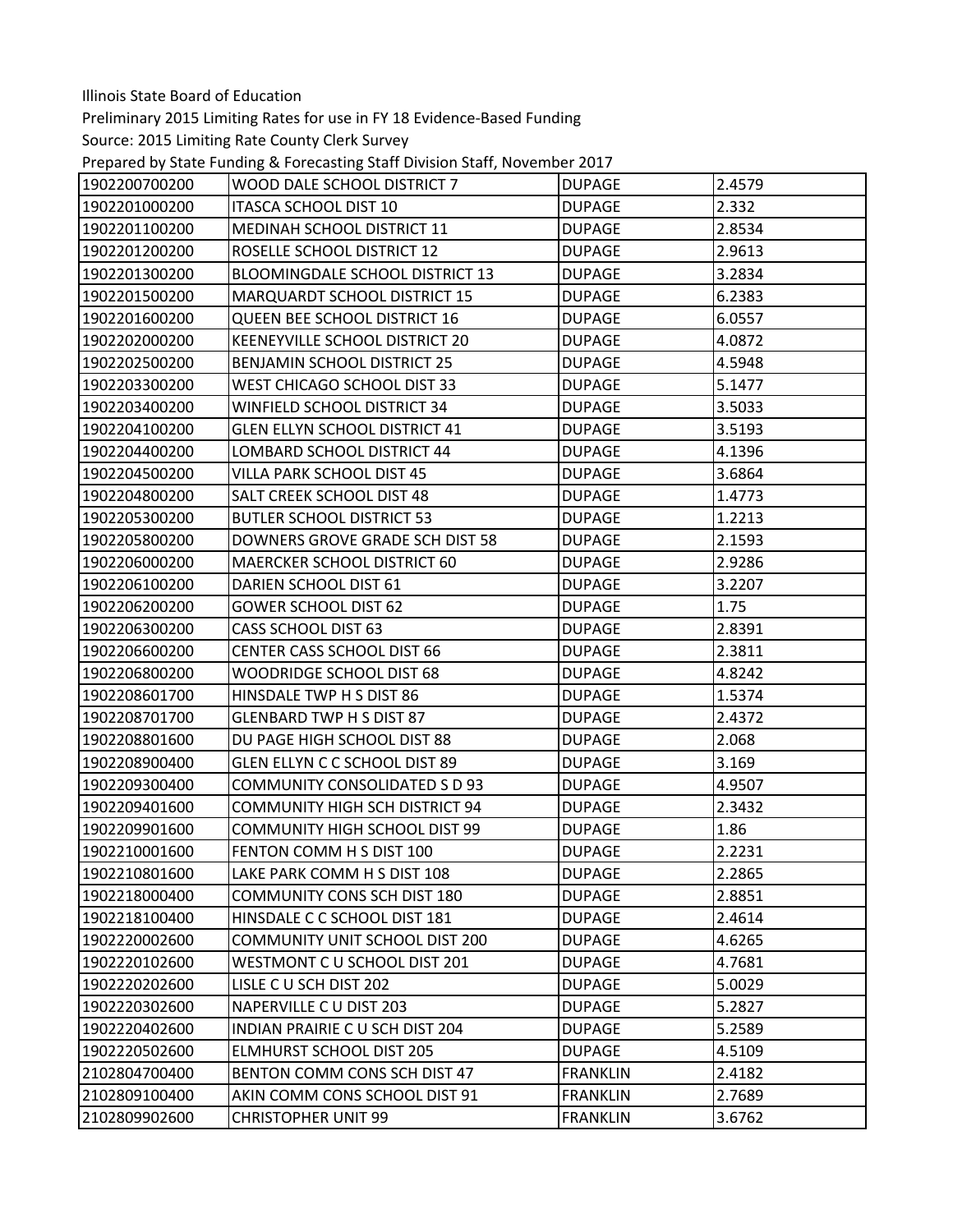Preliminary 2015 Limiting Rates for use in FY 18 Evidence‐Based Funding

Prepared by State Funding & Forecasting Staff Division Staff, November 2017

| BENTON CONS HIGH SCHOOL DIST 103<br>2102811500400<br><b>FRANKLIN</b><br>3.1374<br><b>EWING NORTHERN C C DISTRICT 115</b><br>2102816802600<br>FRANKFORT COMM UNIT SCH DIST 168<br><b>FRANKLIN</b><br>2.608<br>3.3783<br>2102818802600<br>ZEIGLER-ROYALTON C U S DIST 188<br><b>FRANKLIN</b><br>3.9613<br>2102819602600<br>SESSER-VALIER COMM UNITS D 196<br><b>FRANKLIN</b><br>4003100102600<br>CARROLLTON C U SCHOOL DIST 1<br><b>GREENE</b><br>3.12033<br>3003908600300<br><b>DESOTO CONS SCHOOL DISTRICT 86</b><br><b>JACKSON</b><br>4.07269<br>3003909500200<br>3.5779<br><b>CARBONDALE ELEM SCH DIST 95</b><br><b>JACKSON</b><br>3003913000400<br>GIANT CITY C C SCHOOL DIST 130<br><b>JACKSON</b><br>2.84363<br>UNITY POINT C C SCHOOL DIST 140<br>2.47946<br>3003914000400<br>JACKSON<br>CARBONDALE COMM H S DISTRICT 165<br>3003916501600<br><b>JACKSON</b><br>2.18711<br>4.33241<br>3003918602600<br>MURPHYSBORO C U SCH DIST 186<br><b>JACKSON</b><br>3.29705<br>3003919602600<br>ELVERADO C U SCHOOL DIST 196<br><b>JACKSON</b><br>1304120902700<br>WOODLAWN UNIT DIST 209<br><b>JEFFERSON</b><br>8.83949<br>1304131802700<br><b>BLUFORD UNIT DIST 318</b><br>7.3239<br><b>JEFFERSON</b><br>SPRING GARDEN CONS SCHL DIST 178<br>1304117800400<br><b>JEFFERSON</b><br>2.83771<br>4.77236<br>1304100102600<br>WALTONVILLE C U SCHOOL DIST 1<br><b>JEFFERSON</b><br>1304100200400<br>ROME COMM CONS SCHOOL DIST 2<br><b>JEFFERSON</b><br>1.73126<br>1304100300400<br>FIELD COMM CONS SCHOOL DIST 3<br><b>JEFFERSON</b><br>1.87643<br>OPDYKE-BELLE-RIVE CC SCH DIST 5<br><b>JEFFERSON</b><br>2.69028<br>1304100500400<br>1304100600400<br><b>GRAND PRAIRIE C C SCH DIST 6</b><br><b>JEFFERSON</b><br>2.88754<br>1304101200400<br>MCCLELLAN C C SCHOOL DIST 12<br><b>JEFFERSON</b><br>1.90776<br>1304107900200<br>SUMMERSVILLE SCHOOL DIST 79<br>2.75787<br><b>JEFFERSON</b><br>1304108000200<br>MOUNT VERNON SCHOOL DIST 80<br><b>JEFFERSON</b><br>3.10203<br><b>BETHEL SCHOOL DISTRICT 82</b><br><b>JEFFERSON</b><br>2.58526<br>1304108200200<br>1.60885<br>1304109900400<br><b>FARRINGTON C C SCHOOL DIST 99</b><br><b>JEFFERSON</b><br>1304120101700<br>MT VERNON TWP H S DIST 201<br>2.05065<br><b>JEFFERSON</b><br>0804311902200<br>EAST DUBUQUE UNIT SCH DIST 119<br><b>JO DAVIESS</b><br>4.3807<br>0804312002200<br>GALENA UNIT SCHOOL DIST 120<br><b>JO DAVIESS</b><br>4.8159<br>5.62292<br>0804320502600<br>WARREN COMM UNIT SCHOOL DIST 205<br><b>JO DAVIESS</b><br>5.468<br>0804320602600<br>STOCKTON C U SCHOOL DIST 206<br><b>JO DAVIESS</b><br>0804321002600<br>RIVER RIDGE C U SCH DIST 210<br><b>JO DAVIESS</b><br>4.00397<br>0804321102600<br>SCALES MOUND C U SCH DISTRICT 211<br><b>JO DAVIESS</b><br>4.28571<br><b>KANE</b><br>6.347<br>3104504602200<br><b>SCHOOL DISTRICT 46</b> |               |                              |                 |         |
|--------------------------------------------------------------------------------------------------------------------------------------------------------------------------------------------------------------------------------------------------------------------------------------------------------------------------------------------------------------------------------------------------------------------------------------------------------------------------------------------------------------------------------------------------------------------------------------------------------------------------------------------------------------------------------------------------------------------------------------------------------------------------------------------------------------------------------------------------------------------------------------------------------------------------------------------------------------------------------------------------------------------------------------------------------------------------------------------------------------------------------------------------------------------------------------------------------------------------------------------------------------------------------------------------------------------------------------------------------------------------------------------------------------------------------------------------------------------------------------------------------------------------------------------------------------------------------------------------------------------------------------------------------------------------------------------------------------------------------------------------------------------------------------------------------------------------------------------------------------------------------------------------------------------------------------------------------------------------------------------------------------------------------------------------------------------------------------------------------------------------------------------------------------------------------------------------------------------------------------------------------------------------------------------------------------------------------------------------------------------------------------------------------------------------------------------------------------------------------------------------------------------------------------------------------------------------------------------------------------------------------------------------------------------------------------------------------------------------------------------------------------------------------------------------------------|---------------|------------------------------|-----------------|---------|
|                                                                                                                                                                                                                                                                                                                                                                                                                                                                                                                                                                                                                                                                                                                                                                                                                                                                                                                                                                                                                                                                                                                                                                                                                                                                                                                                                                                                                                                                                                                                                                                                                                                                                                                                                                                                                                                                                                                                                                                                                                                                                                                                                                                                                                                                                                                                                                                                                                                                                                                                                                                                                                                                                                                                                                                                              | 2102810301300 |                              | <b>FRANKLIN</b> | 2.2445  |
|                                                                                                                                                                                                                                                                                                                                                                                                                                                                                                                                                                                                                                                                                                                                                                                                                                                                                                                                                                                                                                                                                                                                                                                                                                                                                                                                                                                                                                                                                                                                                                                                                                                                                                                                                                                                                                                                                                                                                                                                                                                                                                                                                                                                                                                                                                                                                                                                                                                                                                                                                                                                                                                                                                                                                                                                              |               |                              |                 |         |
|                                                                                                                                                                                                                                                                                                                                                                                                                                                                                                                                                                                                                                                                                                                                                                                                                                                                                                                                                                                                                                                                                                                                                                                                                                                                                                                                                                                                                                                                                                                                                                                                                                                                                                                                                                                                                                                                                                                                                                                                                                                                                                                                                                                                                                                                                                                                                                                                                                                                                                                                                                                                                                                                                                                                                                                                              |               |                              |                 |         |
|                                                                                                                                                                                                                                                                                                                                                                                                                                                                                                                                                                                                                                                                                                                                                                                                                                                                                                                                                                                                                                                                                                                                                                                                                                                                                                                                                                                                                                                                                                                                                                                                                                                                                                                                                                                                                                                                                                                                                                                                                                                                                                                                                                                                                                                                                                                                                                                                                                                                                                                                                                                                                                                                                                                                                                                                              |               |                              |                 |         |
|                                                                                                                                                                                                                                                                                                                                                                                                                                                                                                                                                                                                                                                                                                                                                                                                                                                                                                                                                                                                                                                                                                                                                                                                                                                                                                                                                                                                                                                                                                                                                                                                                                                                                                                                                                                                                                                                                                                                                                                                                                                                                                                                                                                                                                                                                                                                                                                                                                                                                                                                                                                                                                                                                                                                                                                                              |               |                              |                 |         |
|                                                                                                                                                                                                                                                                                                                                                                                                                                                                                                                                                                                                                                                                                                                                                                                                                                                                                                                                                                                                                                                                                                                                                                                                                                                                                                                                                                                                                                                                                                                                                                                                                                                                                                                                                                                                                                                                                                                                                                                                                                                                                                                                                                                                                                                                                                                                                                                                                                                                                                                                                                                                                                                                                                                                                                                                              |               |                              |                 |         |
|                                                                                                                                                                                                                                                                                                                                                                                                                                                                                                                                                                                                                                                                                                                                                                                                                                                                                                                                                                                                                                                                                                                                                                                                                                                                                                                                                                                                                                                                                                                                                                                                                                                                                                                                                                                                                                                                                                                                                                                                                                                                                                                                                                                                                                                                                                                                                                                                                                                                                                                                                                                                                                                                                                                                                                                                              |               |                              |                 |         |
|                                                                                                                                                                                                                                                                                                                                                                                                                                                                                                                                                                                                                                                                                                                                                                                                                                                                                                                                                                                                                                                                                                                                                                                                                                                                                                                                                                                                                                                                                                                                                                                                                                                                                                                                                                                                                                                                                                                                                                                                                                                                                                                                                                                                                                                                                                                                                                                                                                                                                                                                                                                                                                                                                                                                                                                                              |               |                              |                 |         |
|                                                                                                                                                                                                                                                                                                                                                                                                                                                                                                                                                                                                                                                                                                                                                                                                                                                                                                                                                                                                                                                                                                                                                                                                                                                                                                                                                                                                                                                                                                                                                                                                                                                                                                                                                                                                                                                                                                                                                                                                                                                                                                                                                                                                                                                                                                                                                                                                                                                                                                                                                                                                                                                                                                                                                                                                              |               |                              |                 |         |
|                                                                                                                                                                                                                                                                                                                                                                                                                                                                                                                                                                                                                                                                                                                                                                                                                                                                                                                                                                                                                                                                                                                                                                                                                                                                                                                                                                                                                                                                                                                                                                                                                                                                                                                                                                                                                                                                                                                                                                                                                                                                                                                                                                                                                                                                                                                                                                                                                                                                                                                                                                                                                                                                                                                                                                                                              |               |                              |                 |         |
|                                                                                                                                                                                                                                                                                                                                                                                                                                                                                                                                                                                                                                                                                                                                                                                                                                                                                                                                                                                                                                                                                                                                                                                                                                                                                                                                                                                                                                                                                                                                                                                                                                                                                                                                                                                                                                                                                                                                                                                                                                                                                                                                                                                                                                                                                                                                                                                                                                                                                                                                                                                                                                                                                                                                                                                                              |               |                              |                 |         |
|                                                                                                                                                                                                                                                                                                                                                                                                                                                                                                                                                                                                                                                                                                                                                                                                                                                                                                                                                                                                                                                                                                                                                                                                                                                                                                                                                                                                                                                                                                                                                                                                                                                                                                                                                                                                                                                                                                                                                                                                                                                                                                                                                                                                                                                                                                                                                                                                                                                                                                                                                                                                                                                                                                                                                                                                              |               |                              |                 |         |
|                                                                                                                                                                                                                                                                                                                                                                                                                                                                                                                                                                                                                                                                                                                                                                                                                                                                                                                                                                                                                                                                                                                                                                                                                                                                                                                                                                                                                                                                                                                                                                                                                                                                                                                                                                                                                                                                                                                                                                                                                                                                                                                                                                                                                                                                                                                                                                                                                                                                                                                                                                                                                                                                                                                                                                                                              |               |                              |                 |         |
|                                                                                                                                                                                                                                                                                                                                                                                                                                                                                                                                                                                                                                                                                                                                                                                                                                                                                                                                                                                                                                                                                                                                                                                                                                                                                                                                                                                                                                                                                                                                                                                                                                                                                                                                                                                                                                                                                                                                                                                                                                                                                                                                                                                                                                                                                                                                                                                                                                                                                                                                                                                                                                                                                                                                                                                                              |               |                              |                 |         |
|                                                                                                                                                                                                                                                                                                                                                                                                                                                                                                                                                                                                                                                                                                                                                                                                                                                                                                                                                                                                                                                                                                                                                                                                                                                                                                                                                                                                                                                                                                                                                                                                                                                                                                                                                                                                                                                                                                                                                                                                                                                                                                                                                                                                                                                                                                                                                                                                                                                                                                                                                                                                                                                                                                                                                                                                              |               |                              |                 |         |
|                                                                                                                                                                                                                                                                                                                                                                                                                                                                                                                                                                                                                                                                                                                                                                                                                                                                                                                                                                                                                                                                                                                                                                                                                                                                                                                                                                                                                                                                                                                                                                                                                                                                                                                                                                                                                                                                                                                                                                                                                                                                                                                                                                                                                                                                                                                                                                                                                                                                                                                                                                                                                                                                                                                                                                                                              |               |                              |                 |         |
|                                                                                                                                                                                                                                                                                                                                                                                                                                                                                                                                                                                                                                                                                                                                                                                                                                                                                                                                                                                                                                                                                                                                                                                                                                                                                                                                                                                                                                                                                                                                                                                                                                                                                                                                                                                                                                                                                                                                                                                                                                                                                                                                                                                                                                                                                                                                                                                                                                                                                                                                                                                                                                                                                                                                                                                                              |               |                              |                 |         |
|                                                                                                                                                                                                                                                                                                                                                                                                                                                                                                                                                                                                                                                                                                                                                                                                                                                                                                                                                                                                                                                                                                                                                                                                                                                                                                                                                                                                                                                                                                                                                                                                                                                                                                                                                                                                                                                                                                                                                                                                                                                                                                                                                                                                                                                                                                                                                                                                                                                                                                                                                                                                                                                                                                                                                                                                              |               |                              |                 |         |
|                                                                                                                                                                                                                                                                                                                                                                                                                                                                                                                                                                                                                                                                                                                                                                                                                                                                                                                                                                                                                                                                                                                                                                                                                                                                                                                                                                                                                                                                                                                                                                                                                                                                                                                                                                                                                                                                                                                                                                                                                                                                                                                                                                                                                                                                                                                                                                                                                                                                                                                                                                                                                                                                                                                                                                                                              |               |                              |                 |         |
|                                                                                                                                                                                                                                                                                                                                                                                                                                                                                                                                                                                                                                                                                                                                                                                                                                                                                                                                                                                                                                                                                                                                                                                                                                                                                                                                                                                                                                                                                                                                                                                                                                                                                                                                                                                                                                                                                                                                                                                                                                                                                                                                                                                                                                                                                                                                                                                                                                                                                                                                                                                                                                                                                                                                                                                                              |               |                              |                 |         |
|                                                                                                                                                                                                                                                                                                                                                                                                                                                                                                                                                                                                                                                                                                                                                                                                                                                                                                                                                                                                                                                                                                                                                                                                                                                                                                                                                                                                                                                                                                                                                                                                                                                                                                                                                                                                                                                                                                                                                                                                                                                                                                                                                                                                                                                                                                                                                                                                                                                                                                                                                                                                                                                                                                                                                                                                              |               |                              |                 |         |
|                                                                                                                                                                                                                                                                                                                                                                                                                                                                                                                                                                                                                                                                                                                                                                                                                                                                                                                                                                                                                                                                                                                                                                                                                                                                                                                                                                                                                                                                                                                                                                                                                                                                                                                                                                                                                                                                                                                                                                                                                                                                                                                                                                                                                                                                                                                                                                                                                                                                                                                                                                                                                                                                                                                                                                                                              |               |                              |                 |         |
|                                                                                                                                                                                                                                                                                                                                                                                                                                                                                                                                                                                                                                                                                                                                                                                                                                                                                                                                                                                                                                                                                                                                                                                                                                                                                                                                                                                                                                                                                                                                                                                                                                                                                                                                                                                                                                                                                                                                                                                                                                                                                                                                                                                                                                                                                                                                                                                                                                                                                                                                                                                                                                                                                                                                                                                                              |               |                              |                 |         |
|                                                                                                                                                                                                                                                                                                                                                                                                                                                                                                                                                                                                                                                                                                                                                                                                                                                                                                                                                                                                                                                                                                                                                                                                                                                                                                                                                                                                                                                                                                                                                                                                                                                                                                                                                                                                                                                                                                                                                                                                                                                                                                                                                                                                                                                                                                                                                                                                                                                                                                                                                                                                                                                                                                                                                                                                              |               |                              |                 |         |
|                                                                                                                                                                                                                                                                                                                                                                                                                                                                                                                                                                                                                                                                                                                                                                                                                                                                                                                                                                                                                                                                                                                                                                                                                                                                                                                                                                                                                                                                                                                                                                                                                                                                                                                                                                                                                                                                                                                                                                                                                                                                                                                                                                                                                                                                                                                                                                                                                                                                                                                                                                                                                                                                                                                                                                                                              |               |                              |                 |         |
|                                                                                                                                                                                                                                                                                                                                                                                                                                                                                                                                                                                                                                                                                                                                                                                                                                                                                                                                                                                                                                                                                                                                                                                                                                                                                                                                                                                                                                                                                                                                                                                                                                                                                                                                                                                                                                                                                                                                                                                                                                                                                                                                                                                                                                                                                                                                                                                                                                                                                                                                                                                                                                                                                                                                                                                                              |               |                              |                 |         |
|                                                                                                                                                                                                                                                                                                                                                                                                                                                                                                                                                                                                                                                                                                                                                                                                                                                                                                                                                                                                                                                                                                                                                                                                                                                                                                                                                                                                                                                                                                                                                                                                                                                                                                                                                                                                                                                                                                                                                                                                                                                                                                                                                                                                                                                                                                                                                                                                                                                                                                                                                                                                                                                                                                                                                                                                              |               |                              |                 |         |
|                                                                                                                                                                                                                                                                                                                                                                                                                                                                                                                                                                                                                                                                                                                                                                                                                                                                                                                                                                                                                                                                                                                                                                                                                                                                                                                                                                                                                                                                                                                                                                                                                                                                                                                                                                                                                                                                                                                                                                                                                                                                                                                                                                                                                                                                                                                                                                                                                                                                                                                                                                                                                                                                                                                                                                                                              |               |                              |                 |         |
|                                                                                                                                                                                                                                                                                                                                                                                                                                                                                                                                                                                                                                                                                                                                                                                                                                                                                                                                                                                                                                                                                                                                                                                                                                                                                                                                                                                                                                                                                                                                                                                                                                                                                                                                                                                                                                                                                                                                                                                                                                                                                                                                                                                                                                                                                                                                                                                                                                                                                                                                                                                                                                                                                                                                                                                                              |               |                              |                 |         |
|                                                                                                                                                                                                                                                                                                                                                                                                                                                                                                                                                                                                                                                                                                                                                                                                                                                                                                                                                                                                                                                                                                                                                                                                                                                                                                                                                                                                                                                                                                                                                                                                                                                                                                                                                                                                                                                                                                                                                                                                                                                                                                                                                                                                                                                                                                                                                                                                                                                                                                                                                                                                                                                                                                                                                                                                              |               |                              |                 |         |
|                                                                                                                                                                                                                                                                                                                                                                                                                                                                                                                                                                                                                                                                                                                                                                                                                                                                                                                                                                                                                                                                                                                                                                                                                                                                                                                                                                                                                                                                                                                                                                                                                                                                                                                                                                                                                                                                                                                                                                                                                                                                                                                                                                                                                                                                                                                                                                                                                                                                                                                                                                                                                                                                                                                                                                                                              |               |                              |                 |         |
|                                                                                                                                                                                                                                                                                                                                                                                                                                                                                                                                                                                                                                                                                                                                                                                                                                                                                                                                                                                                                                                                                                                                                                                                                                                                                                                                                                                                                                                                                                                                                                                                                                                                                                                                                                                                                                                                                                                                                                                                                                                                                                                                                                                                                                                                                                                                                                                                                                                                                                                                                                                                                                                                                                                                                                                                              |               |                              |                 |         |
|                                                                                                                                                                                                                                                                                                                                                                                                                                                                                                                                                                                                                                                                                                                                                                                                                                                                                                                                                                                                                                                                                                                                                                                                                                                                                                                                                                                                                                                                                                                                                                                                                                                                                                                                                                                                                                                                                                                                                                                                                                                                                                                                                                                                                                                                                                                                                                                                                                                                                                                                                                                                                                                                                                                                                                                                              |               |                              |                 |         |
|                                                                                                                                                                                                                                                                                                                                                                                                                                                                                                                                                                                                                                                                                                                                                                                                                                                                                                                                                                                                                                                                                                                                                                                                                                                                                                                                                                                                                                                                                                                                                                                                                                                                                                                                                                                                                                                                                                                                                                                                                                                                                                                                                                                                                                                                                                                                                                                                                                                                                                                                                                                                                                                                                                                                                                                                              |               |                              |                 |         |
|                                                                                                                                                                                                                                                                                                                                                                                                                                                                                                                                                                                                                                                                                                                                                                                                                                                                                                                                                                                                                                                                                                                                                                                                                                                                                                                                                                                                                                                                                                                                                                                                                                                                                                                                                                                                                                                                                                                                                                                                                                                                                                                                                                                                                                                                                                                                                                                                                                                                                                                                                                                                                                                                                                                                                                                                              | 3104510102200 | BATAVIA UNIT SCHOOL DIST 101 | <b>KANE</b>     | 5.55457 |
| <b>KANE</b><br>5.53366<br>3104512902200<br>AURORA WEST UNIT SCHOOL DIST 129                                                                                                                                                                                                                                                                                                                                                                                                                                                                                                                                                                                                                                                                                                                                                                                                                                                                                                                                                                                                                                                                                                                                                                                                                                                                                                                                                                                                                                                                                                                                                                                                                                                                                                                                                                                                                                                                                                                                                                                                                                                                                                                                                                                                                                                                                                                                                                                                                                                                                                                                                                                                                                                                                                                                  |               |                              |                 |         |
| 3104513102200<br>AURORA EAST UNIT SCHOOL DIST 131<br>5.22155<br>KANE                                                                                                                                                                                                                                                                                                                                                                                                                                                                                                                                                                                                                                                                                                                                                                                                                                                                                                                                                                                                                                                                                                                                                                                                                                                                                                                                                                                                                                                                                                                                                                                                                                                                                                                                                                                                                                                                                                                                                                                                                                                                                                                                                                                                                                                                                                                                                                                                                                                                                                                                                                                                                                                                                                                                         |               |                              |                 |         |
| 5.58502<br>3104530002600<br>COMM UNIT SCH DIST 300<br><b>KANE</b>                                                                                                                                                                                                                                                                                                                                                                                                                                                                                                                                                                                                                                                                                                                                                                                                                                                                                                                                                                                                                                                                                                                                                                                                                                                                                                                                                                                                                                                                                                                                                                                                                                                                                                                                                                                                                                                                                                                                                                                                                                                                                                                                                                                                                                                                                                                                                                                                                                                                                                                                                                                                                                                                                                                                            |               |                              |                 |         |
| CENTRAL COMM UNIT SCH DIST 301<br><b>KANE</b><br>6.32267<br>3104530102600                                                                                                                                                                                                                                                                                                                                                                                                                                                                                                                                                                                                                                                                                                                                                                                                                                                                                                                                                                                                                                                                                                                                                                                                                                                                                                                                                                                                                                                                                                                                                                                                                                                                                                                                                                                                                                                                                                                                                                                                                                                                                                                                                                                                                                                                                                                                                                                                                                                                                                                                                                                                                                                                                                                                    |               |                              |                 |         |
| 3104530202600<br>KANELAND C U SCHOOL DIST 302<br><b>KANE</b><br>5.99361                                                                                                                                                                                                                                                                                                                                                                                                                                                                                                                                                                                                                                                                                                                                                                                                                                                                                                                                                                                                                                                                                                                                                                                                                                                                                                                                                                                                                                                                                                                                                                                                                                                                                                                                                                                                                                                                                                                                                                                                                                                                                                                                                                                                                                                                                                                                                                                                                                                                                                                                                                                                                                                                                                                                      |               |                              |                 |         |
| ST CHARLES C U SCHOOL DIST 303<br><b>KANE</b><br>5.28247<br>3104530302600                                                                                                                                                                                                                                                                                                                                                                                                                                                                                                                                                                                                                                                                                                                                                                                                                                                                                                                                                                                                                                                                                                                                                                                                                                                                                                                                                                                                                                                                                                                                                                                                                                                                                                                                                                                                                                                                                                                                                                                                                                                                                                                                                                                                                                                                                                                                                                                                                                                                                                                                                                                                                                                                                                                                    |               |                              |                 |         |
| 3104530402600<br>GENEVA COMM UNIT SCH DIST 304<br>5.21714<br>KANE                                                                                                                                                                                                                                                                                                                                                                                                                                                                                                                                                                                                                                                                                                                                                                                                                                                                                                                                                                                                                                                                                                                                                                                                                                                                                                                                                                                                                                                                                                                                                                                                                                                                                                                                                                                                                                                                                                                                                                                                                                                                                                                                                                                                                                                                                                                                                                                                                                                                                                                                                                                                                                                                                                                                            |               |                              |                 |         |
| 3204600102600<br>MOMENCE COMM UNIT SCH DIST 1<br>KANKAKEE<br>3.8795                                                                                                                                                                                                                                                                                                                                                                                                                                                                                                                                                                                                                                                                                                                                                                                                                                                                                                                                                                                                                                                                                                                                                                                                                                                                                                                                                                                                                                                                                                                                                                                                                                                                                                                                                                                                                                                                                                                                                                                                                                                                                                                                                                                                                                                                                                                                                                                                                                                                                                                                                                                                                                                                                                                                          |               |                              |                 |         |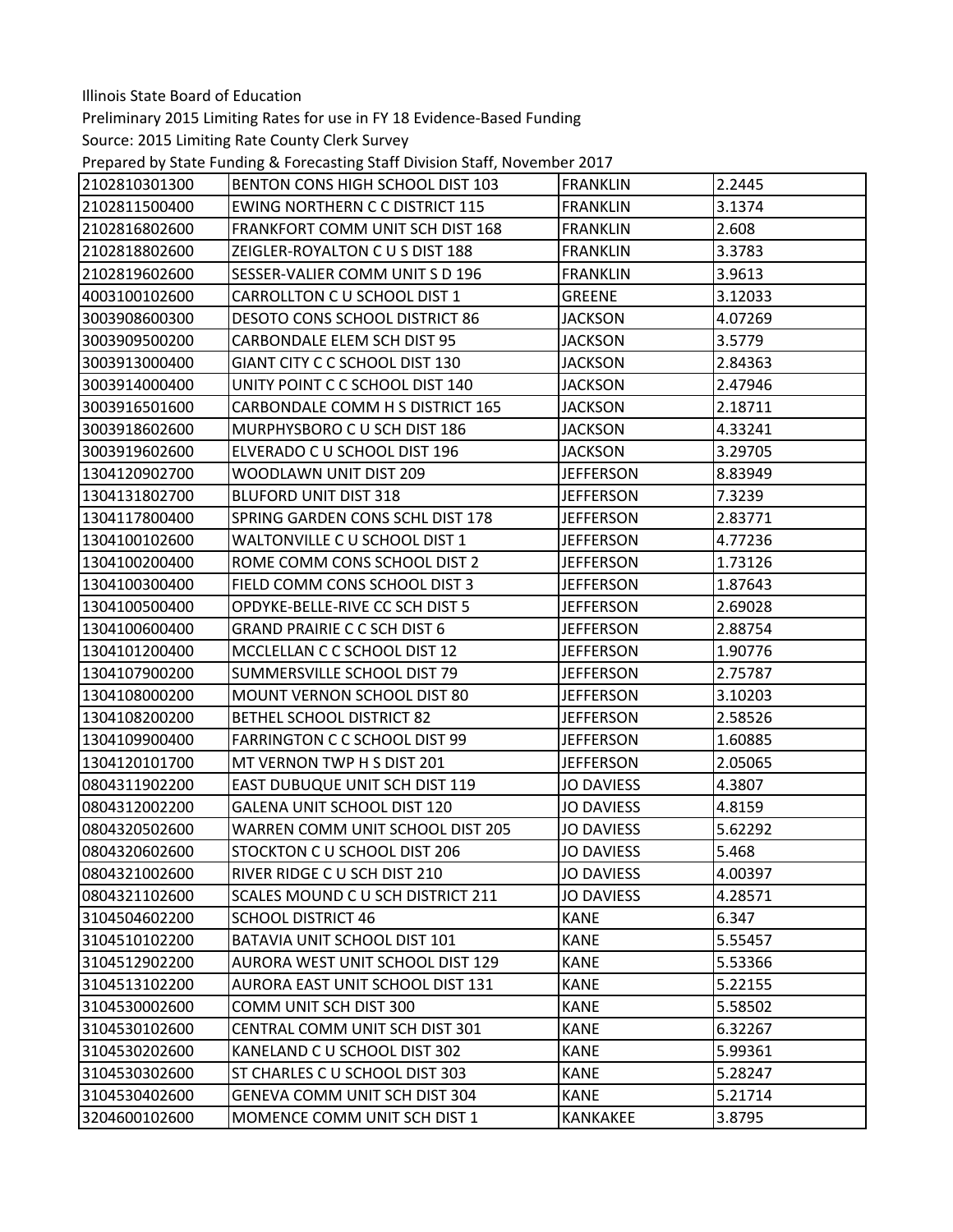Preliminary 2015 Limiting Rates for use in FY 18 Evidence‐Based Funding

Prepared by State Funding & Forecasting Staff Division Staff, November 2017

| 3204600502600 | MANTENO COMM UNIT SCH DIST 5            | <b>KANKAKEE</b> | 4.571   |
|---------------|-----------------------------------------|-----------------|---------|
| 3204600602600 | GRANT PARK CU SCHOOL DIST 6             | <b>KANKAKEE</b> | 4.9872  |
| 3204605300200 | <b>BOURBONNAIS SCHOOL DIST 53</b>       | <b>KANKAKEE</b> | 3.1853  |
| 3204606100200 | <b>BRADLEY SCHOOL DIST 61</b>           | <b>KANKAKEE</b> | 4.0897  |
| 3204611102500 | KANKAKEE SCHOOL DIST 111                | <b>KANKAKEE</b> | 4.9772  |
| 3204625800400 | ST GEORGE C C SCHOOL DIST 258           | <b>KANKAKEE</b> | 2.9507  |
| 3204630701600 | BRADLEY BOURBONNAIS C HS D 307          | <b>KANKAKEE</b> | 2.0527  |
| 2404706600400 | NEWARK COMM CONS SCH DIST 66            | <b>KENDALL</b>  | 2.23435 |
| 2404708802600 | PLANO COMM UNIT SCHOOL DIST 88          | KENDALL         | 8.85656 |
| 2404711502600 | YORKVILLE COMM UNIT SCH DIST 115        | <b>KENDALL</b>  | 6.79631 |
| 2404730802600 | OSWEGO COMM UNIT SCHOOL DIST 308        | KENDALL         | 5.65925 |
| 3404900100200 | WINTHROP HARBOR SCHOOL DIST 1           | LAKE            | 4.84727 |
| 3404900300400 | BEACH PARK C C SCHOOL DIST 3            | LAKE            | 5.47242 |
| 3404900600200 | ZION ELEMENTARY SCHOOL DISTRICT 6       | LAKE            | 9.33302 |
| 3404902400400 | MILLBURN C C SCHOOL DIST 24             | LAKE            | 4.91714 |
| 3404903300200 | <b>EMMONS SCHOOL DISTRICT 33</b>        | LAKE            | 3.84746 |
| 3404903400400 | ANTIOCH C C SCHOOL DISTRICT 34          | LAKE            | 4.89498 |
| 3404903600200 | <b>GRASS LAKE SCHOOL DIST 36</b>        | LAKE            | 5.32457 |
| 3404903700200 | <b>GAVIN SCHOOL DIST 37</b>             | LAKE            | 3.6881  |
| 3404903800200 | <b>BIG HOLLOW SCHOOL DIST 38</b>        | LAKE            | 3.18449 |
| 3404904100400 | LAKE VILLA C C SCHOOL DIST 41           | LAKE            | 3.81169 |
| 3404904600400 | <b>GRAYSLAKE C C SCHOOL DISTRICT 46</b> | LAKE            | 4.79519 |
| 3404905000400 | WOODLAND C C SCHOOL DIST 50             | LAKE            | 4.16129 |
| 3404905600200 | <b>GURNEE SCHOOL DIST 56</b>            | LAKE            | 4.32768 |
| 3404906002600 | WAUKEGAN C U SCHOOL DIST 60             | LAKE            | 8.76233 |
| 3404906500200 | LAKE BLUFF ELEM SCHOOL DIST 65          | LAKE            | 2.37859 |
| 3404906700500 | LAKE FOREST SCHOOL DIST 67              | LAKE            | 1.4105  |
| 3404906800200 | OAK GROVE SCHOOL DIST 68                | LAKE            | 2.73649 |
| 3404907000200 | LIBERTYVILLE SCHOOL DIST 70             | LAKE            | 2.96115 |
| 3404907200200 | RONDOUT SCHOOL DIST 72                  | LAKE            | 1.61961 |
| 3404907300400 | HAWTHORN C C SCHOOL DIST 73             | LAKE            | 3.45495 |
| 3404907500200 | MUNDELEIN ELEM SCHOOL DIST 75           | LAKE            | 4.66699 |
| 3404907600200 | DIAMOND LAKE SCHOOL DIST 76             | LAKE            | 4.51795 |
| 3404907900200 | <b>FREMONT SCHOOL DIST 79</b>           | LAKE            | 3.10149 |
| 3404909502600 | LAKE ZURICH C U SCH DIST 95             | LAKE            | 4.67812 |
| 3404909600400 | KILDEER COUNTRYSIDE C C S DIST 96       | LAKE            | 3.86889 |
| 3404910200400 | APTAKISIC-TRIPP C C S DIST 102          | LAKE            | 3.69599 |
| 3404910300200 | LINCOLNSHIRE-PRAIRIEVIEW S D 103        | LAKE            | 2.98356 |
| 3404910600200 | <b>BANNOCKBURN SCHOOL DIST 106</b>      | LAKE            | 3.13748 |
| 3404910900200 | DEERFIELD SCHOOL DIST 109               | LAKE            | 3.13923 |
| 3404911200200 | <b>NORTH SHORE SD 112</b>               | LAKE            | 3.00631 |
| 3404911301700 | TOWNSHIP HIGH SCHOOL DIST 113           | LAKE            | 2.12649 |
| 3404911400200 | FOX LAKE GRADE SCHOOL DIST 114          | LAKE            | 3.3354  |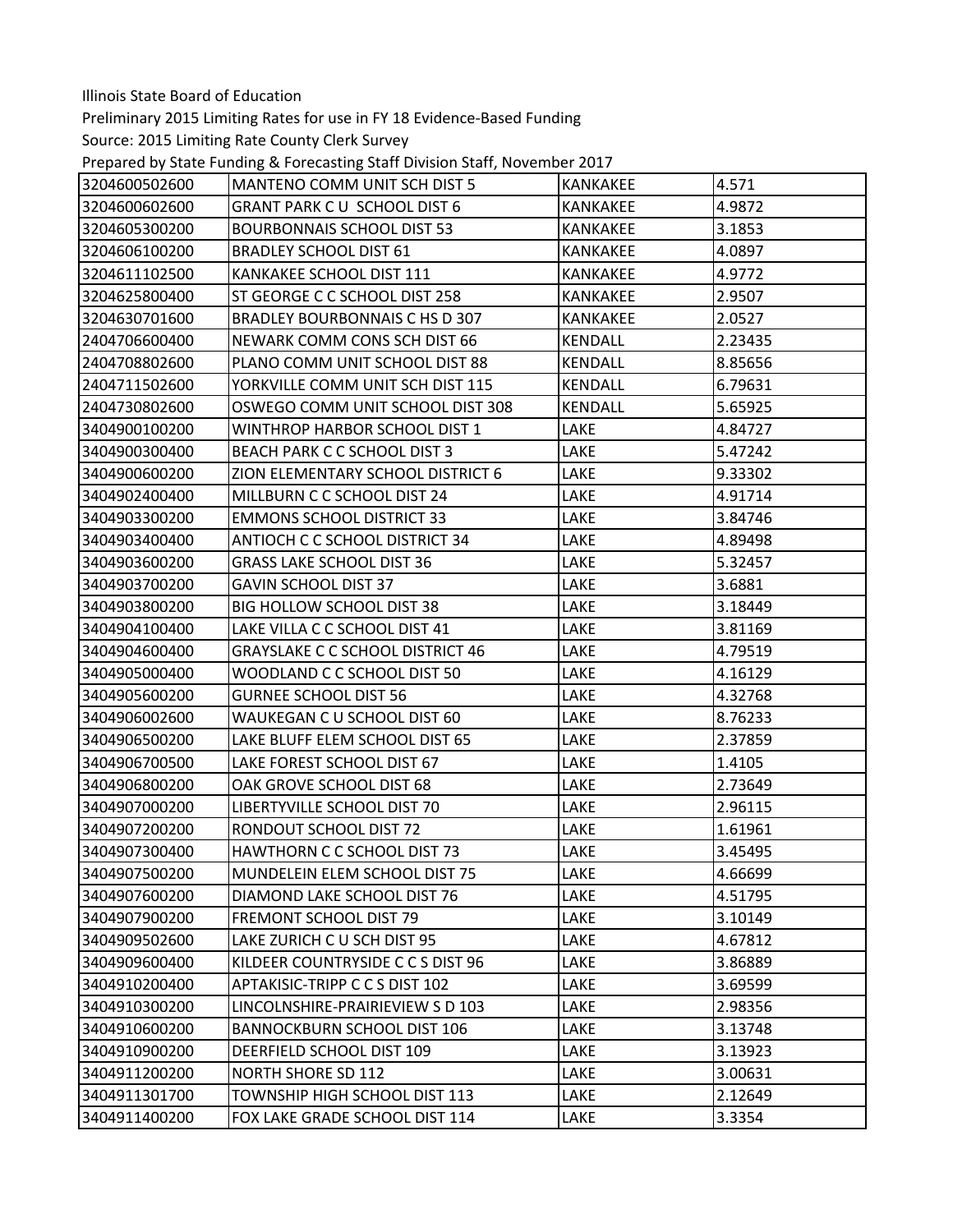Preliminary 2015 Limiting Rates for use in FY 18 Evidence‐Based Funding

Prepared by State Funding & Forecasting Staff Division Staff, November 2017

| 3404911501600 | LAKE FOREST COMM H S DISTRICT 115       | LAKE              | 1.24687 |
|---------------|-----------------------------------------|-------------------|---------|
| 3404911602600 | ROUND LAKE AREA SCHS - DIST 116         | LAKE              | 8.60896 |
| 3404911701600 | ANTIOCH COMM HIGH SCH DIST 117          | LAKE              | 3.28758 |
| 3404911802600 | WAUCONDA COMM UNIT S DIST 118           | LAKE              | 5.94746 |
| 3404912001300 | MUNDELEIN CONS HIGH SCH DIST 120        | LAKE              | 2.4928  |
| 3404912101700 | WARREN TWP HIGH SCH DIST 121            | LAKE              | 2.11947 |
| 3404912401600 | <b>GRANT COMM H S DISTRICT 124</b>      | LAKE              | 2.73148 |
| 3404912501300 | <b>ADLAI E STEVENSON DIST 125</b>       | LAKE              | 2.89033 |
| 3404912601700 | ZION-BENTON TWP H S DIST 126            | LAKE              | 5.12686 |
| 3404912701600 | <b>GRAYSLAKE COMM HIGH SCH DIST 127</b> | LAKE              | 4.20013 |
| 3404912801600 | LIBERTYVILLE COMM H SCH DIST 128        | LAKE              | 2.64472 |
| 3404918702600 | NORTH CHICAGO SCHOOL DIST 187           | LAKE              | 9.13287 |
| 3404922002600 | BARRINGTON C U SCHOOL DIST 220          | LAKE              | 4.346   |
| 4705222000200 | STEWARD ELEM SCHOOL DIST 220            | LEE               | 2.981   |
| 4705227102600 | LEE CENTER C U SCHOOL DIST 271          | <b>LEE</b>        | 5.1571  |
| 4705227202600 | AMBOY COMM UNIT SCHOOL DIST 272         | LEE               | 4.8846  |
| 1705300502600 | WOODLAND CUS DIST 5                     | <b>LIVINGSTON</b> | 6.10163 |
| 1705307402700 | <b>FLANAGAN-CORNELL UNIT 74</b>         | LIVINGSTON        | 5.88517 |
| 1705309001700 | PONTIAC TWP H S DIST 90                 | <b>LIVINGSTON</b> | 2.50289 |
| 1705342500400 | ROOKS CREEK C C SCH DIST 425            | <b>LIVINGSTON</b> | 4.00308 |
| 1705342600400 | CORNELL C C SCH DIST 426                | <b>LIVINGSTON</b> | 4.55885 |
| 1705342900400 | PONTIAC C C SCHOOL DIST 429             | <b>LIVINGSTON</b> | 3.4441  |
| 1705343500400 | ODELL COMM CONS SCHOOL DIST 435         | <b>LIVINGSTON</b> | 3.42585 |
| 1705343800400 | SAUNEMIN C CONSOL SCH DIST 438          | <b>LIVINGSTON</b> | 4.36364 |
| 1705402102600 | HARTSBURG EMDEN CUS DIST 21             | LOGAN             | 5.02406 |
| 1705402700200 | LINCOLN ELEM SCHOOL DIST 27             | <b>LOGAN</b>      | 3.2203  |
| 1705409200400 | WEST LINCOLN-BROADWELL E S D #92        | LOGAN             | 1.97502 |
| 4005600102600 | CARLINVILLE C U SCHOOL DIST 1           | <b>MACOUPIN</b>   | 3.17504 |
| 4005600202600 | NORTHWESTERN CU SCH DIST 2              | <b>MACOUPIN</b>   | 4.38471 |
| 4005600602600 | STAUNTON COMM UNIT SCH DIST 6           | <b>MACOUPIN</b>   | 3.07202 |
| 4005600702600 | GILLESPIE COMM UNIT SCH DIST 7          | <b>MACOUPIN</b>   | 2.98593 |
| 4005600802600 | <b>BUNKER HILL C U SCHOOL DIST 8</b>    | <b>MACOUPIN</b>   | 3.73848 |
| 1305800100300 | RACCOON CONS SCHOOL DIST 1              | <b>MARION</b>     | 2.13933 |
| 1305800200300 | KELL CONSOLIDATED SCHOOL DIST 2         | <b>MARION</b>     | 3.3705  |
| 1305800700400 | IUKA COMM CONS SCHOOL DIST 7            | <b>MARION</b>     | 2.89517 |
| 1305801000400 | SELMAVILLE C C SCH DIST 10              | <b>MARION</b>     | 2.62253 |
| 1305811100200 | SALEM SCHOOL DIST 111                   | <b>MARION</b>     | 2.39758 |
| 1305813300200 | <b>CENTRAL CITY SCHOOL DIST 133</b>     | <b>MARION</b>     | 1.86556 |
| 1305860001600 | SALEM COMM H S DIST 600                 | <b>MARION</b>     | 1.8947  |
| 1305872202600 | ODIN C U SCHOOL DIST 722                | <b>MARION</b>     | 4.46913 |
| 2106100102600 | <b>MASSAC UNIT DISTRICT #1</b>          | <b>MASSAC</b>     | 4.56774 |
| 2106103802600 | JOPPA-MAPLE GROVE UNIT DIST 38          | <b>MASSAC</b>     | 6.05859 |
| 2606218502600 | MACOMB COMM UNIT SCH DIST 185           | <b>MCDONOUGH</b>  | 5.16415 |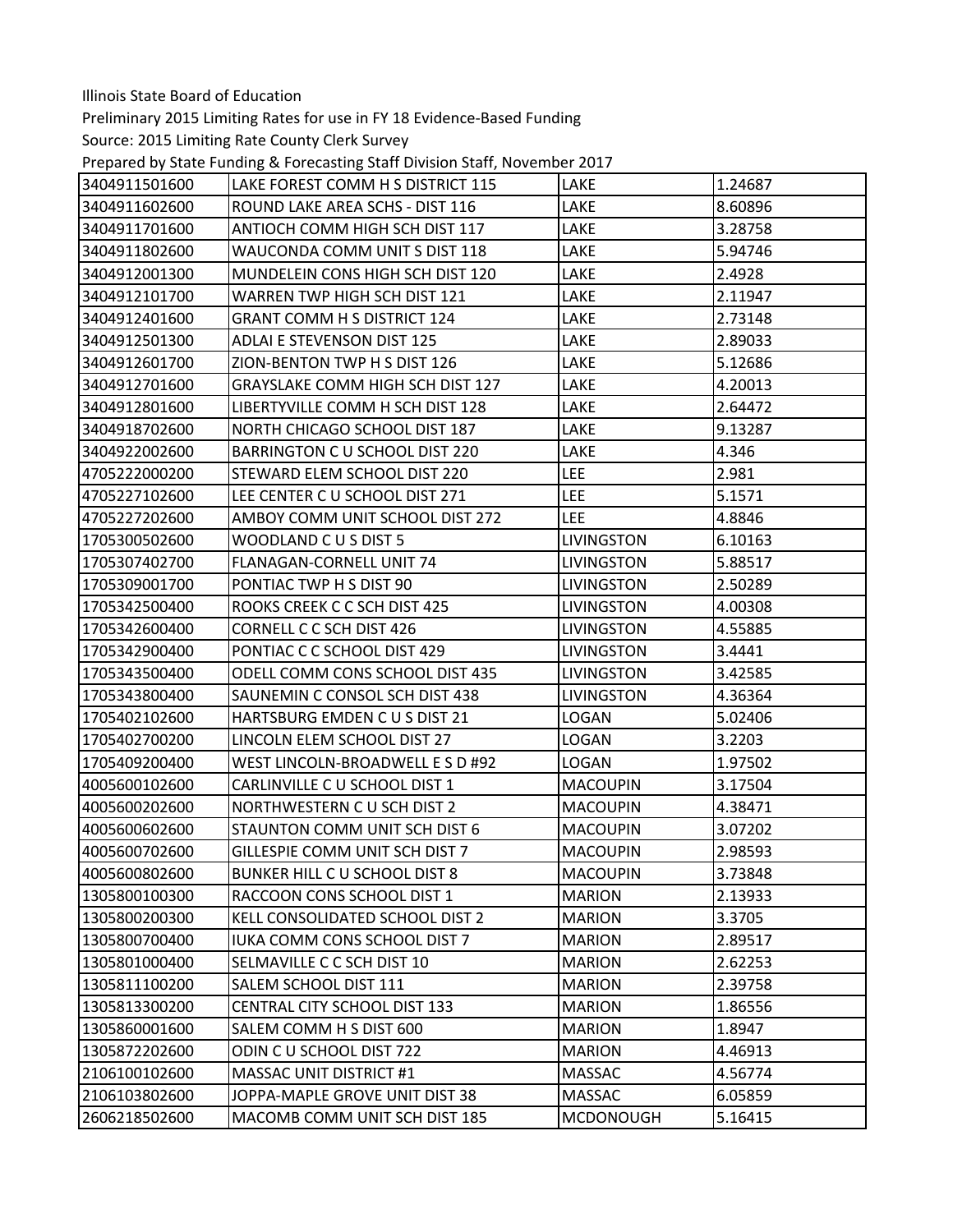Preliminary 2015 Limiting Rates for use in FY 18 Evidence‐Based Funding

Prepared by State Funding & Forecasting Staff Division Staff, November 2017

| 4406300200300 | NIPPERSINK SCHOOL DISTRICT 2         | <b>MCHENRY</b>    | 4.16266 |
|---------------|--------------------------------------|-------------------|---------|
| 4406300300300 | FOX RIVER GROVE CONS S D 3           | <b>MCHENRY</b>    | 5.71727 |
| 4406301202600 | JOHNSBURG C U SCHOOL DIST 12         | <b>MCHENRY</b>    | 5.85633 |
| 4406301500400 | MCHENRY C C SCHOOL DIST 15           | <b>MCHENRY</b>    | 5.5323  |
| 4406301800400 | RILEY C C SCHOOL DIST 18             | <b>MCHENRY</b>    | 3.96819 |
| 4406301902400 | ALDEN HEBRON SCHOOL DIST 19          | <b>MCHENRY</b>    | 5.80837 |
| 4406302600400 | CARY C C SCHOOL DIST 26              | <b>MCHENRY</b>    | 3.88827 |
| 4406303600200 | <b>HARRISON SCHOOL DISTRICT 36</b>   | <b>MCHENRY</b>    | 7.67925 |
| 4406304600300 | PRAIRIE GROVE C SCH DIST 46          | <b>MCHENRY</b>    | 4.87884 |
| 4406304700400 | CRYSTAL LAKE C C SCH DIST 47         | <b>MCHENRY</b>    | 4.3488  |
| 4406305002600 | HARVARD C U SCHOOL DIST 50           | <b>MCHENRY</b>    | 6.42236 |
| 4406315401600 | MARENGO COMM HS DIST 154             | <b>MCHENRY</b>    | 2.55615 |
| 4406315501600 | COMMUNITY HIGH SCHOOL DIST 155       | <b>MCHENRY</b>    | 2.93837 |
| 4406315601600 | MCHENRY COMM H S DIST 156            | <b>MCHENRY</b>    | 2.5084  |
| 4406315701600 | RICHMOND-BURTON COMM H SC D 157      | <b>MCHENRY</b>    | 3.29004 |
| 4406315802200 | HUNTLEY CONS SCHOOL DIST 158         | <b>MCHENRY</b>    | 5.16772 |
| 4406316500300 | MARENGO-UNION ELEM CONS DIST 165     | <b>MCHENRY</b>    | 3.33575 |
| 4406320002600 | WOODSTOCK C U SCHOOL DIST 200        | <b>MCHENRY</b>    | 6.90751 |
| 5106520002600 | GREENVIEW C U SCH DIST 200           | <b>MENARD</b>     | 4.7625  |
| 5106521302600 | ATHENS COMM UNIT SCH DIST 213        | MENARD            | 3.8716  |
| 4506700302600 | VALMEYER COMM UNIT SCH DIST 3        | <b>MONROE</b>     | 3.88652 |
| 0106900102600 | FRANKLIN C U SCHOOL DISTRICT 1       | <b>MORGAN</b>     | 4.70198 |
| 0106900602600 | WAVERLY C U SCHOOL DIST 6            | <b>MORGAN</b>     | 4.63842 |
| 0106911702200 | JACKSONVILLE SCHOOL DIST 117         | <b>MORGAN</b>     | 4.80448 |
| 4507912201900 | CHESTER N H SCHOOL DIST 122          | RANDOLPH          | 1.70084 |
| 4507913400400 | PRAIRIE DU ROCHER C C S D 134        | <b>RANDOLPH</b>   | 3.0231  |
| 4507913802600 | STEELEVILLE C U SCH DIST 138         | RANDOLPH          | 3.67056 |
| 4507913902600 | CHESTER COMM UNIT SCH DIST 139       | <b>RANDOLPH</b>   | 3.15442 |
| 4507914002600 | SPARTA C U SCHOOL DIST 140           | RANDOLPH          | 3.8713  |
| 5108400102600 | TRI CITY COMM UNIT SCH DIST 1        | SANGAMON          | 3.9414  |
| 51084003A2600 | ROCHESTER COMM UNIT SCH DIST 3A      | SANGAMON          | 3.5592  |
| 5108400502600 | BALL CHATHAM C U SCHOOL DIST 5       | SANGAMON          | 3.7693  |
| 5108400802600 | PLEASANT PLAINS C U SCHOOL DIST 8    | SANGAMON          | 4.8813  |
| 5108401002600 | AUBURN COMM UNIT SCHOOL DIST 10      | SANGAMON          | 3.7137  |
| 5108401402600 | RIVERTON C U SCHOOL DIST 14          | SANGAMON          | 3.7429  |
| 5108401502600 | WILLIAMSVILLE C U SCHOOL DIST 15     | SANGAMON          | 3.6294  |
| 5108401602600 | <b>COMMUNITY UNIT SCHOOL DIST 16</b> | SANGAMON          | 3.8844  |
| 5108418602500 | SPRINGFIELD SCHOOL DISTRICT 186      | SANGAMON          | 4.8053  |
| 1108700102600 | WINDSOR COMM UNIT SCH DIST 1         | <b>SHELBY</b>     | 3.57233 |
| 1108700402600 | SHELBYVILLE C U SCHOOL DIST 4        | <b>SHELBY</b>     | 4.10986 |
| 0808914502200 | <b>FREEPORT SCHOOL DIST 145</b>      | <b>STEPHENSON</b> | 6.90484 |
| 0808920002600 | PEARL CITY C U SCH DIST 200          | <b>STEPHENSON</b> | 4.89938 |
| 0808920102600 | DAKOTA COMM UNIT SCH DIST 201        | <b>STEPHENSON</b> | 4.88156 |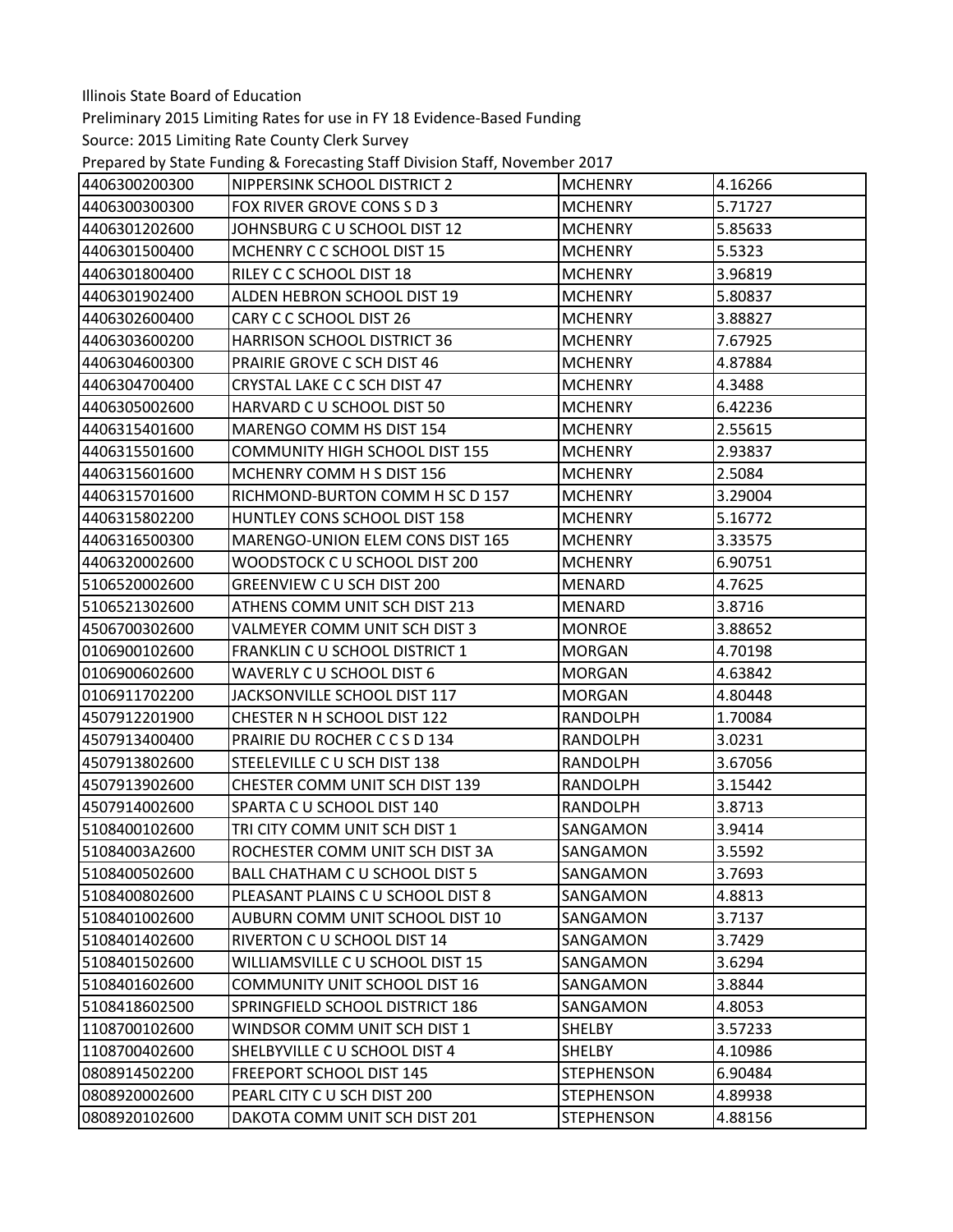Preliminary 2015 Limiting Rates for use in FY 18 Evidence‐Based Funding

Prepared by State Funding & Forecasting Staff Division Staff, November 2017

| 0808920202600 | LENA WINSLOW C U SCH DIST 202         | <b>STEPHENSON</b> | 4.68457 |
|---------------|---------------------------------------|-------------------|---------|
| 0808920302600 | ORANGEVILLE C U SCHOOL DIST 203       | <b>STEPHENSON</b> | 5.2364  |
| 5309005000200 | <b>DISTRICT 50 SCHOOLS</b>            | <b>TAZEWELL</b>   | 2.95862 |
| 5309005100200 | <b>CENTRAL SCHOOL DISTRICT 51</b>     | <b>TAZEWELL</b>   | 2.42366 |
| 5309005200200 | <b>WASHINGTON SCHOOL DIST 52</b>      | <b>TAZEWELL</b>   | 2.44009 |
| 5309007600200 | <b>CREVE COEUR SCHOOL DISTRICT 76</b> | <b>TAZEWELL</b>   | 2.42306 |
| 5309008500200 | ROBEIN SCHOOL DISTRICT 85             | <b>TAZEWELL</b>   | 4.22884 |
| 5309008600200 | <b>EAST PEORIA SCHOOL DISTRICT 86</b> | <b>TAZEWELL</b>   | 3.06487 |
| 5309009800200 | RANKIN COMMUNITY SCHOOL DIST 98       | <b>TAZEWELL</b>   | 3.42432 |
| 5309010200200 | N PEKIN & MARQUETTE HGHT S D 102      | <b>TAZEWELL</b>   | 2.56556 |
| 5309010800200 | PEKIN PUBLIC SCHOOL DIST 108          | <b>TAZEWELL</b>   | 3.08442 |
| 5309013700200 | SOUTH PEKIN SCHOOL DIST 137           | <b>TAZEWELL</b>   | 2.4422  |
| 5309030301600 | PEKIN COMM H S DIST 303               | TAZEWELL          | 1.90863 |
| 5309030801600 | WASHINGTON COMM H S DIST 308          | <b>TAZEWELL</b>   | 2.37495 |
| 5309030901600 | EAST PEORIA COMM H S DIST 309         | <b>TAZEWELL</b>   | 1.96271 |
| 5309060600400 | SPRING LAKE C C SCH DIST 606          | <b>TAZEWELL</b>   | 3.7     |
| 5309070202600 | TREMONT COMM UNIT DIST 702            | <b>TAZEWELL</b>   | 4.1466  |
| 5309070302600 | DELAVAN COMM UNIT DIST 703            | <b>TAZEWELL</b>   | 4.94813 |
| 5309070902600 | MORTON C U SCHOOL DISTRICT 709        | <b>TAZEWELL</b>   | 4.86173 |
| 3009101600400 | LICK CREEK C C SCH DISTRICT 16        | <b>UNION</b>      | 1.78674 |
| 3009101702200 | <b>COBDEN SCH UNIT DIST 17</b>        | <b>UNION</b>      | 2.80212 |
| 3009103700400 | ANNA C C SCH DIST 37                  | <b>UNION</b>      | 1.90573 |
| 3009106602200 | DONGOLA SCH UNIT DIST 66              | <b>UNION</b>      | 4.52494 |
| 1309501002600 | WEST WASHINGTON CO C U DIST 10        | <b>WASHINGTON</b> | 3.72112 |
| 1309501100400 | IRVINGTON C C SCH DISTRICT 11         | <b>WASHINGTON</b> | 3.07592 |
| 1309504900400 | <b>NASHVILLE C C SCH DISTRICT 49</b>  | <b>WASHINGTON</b> | 3.08082 |
| 5609901700200 | CHANNAHON SCHOOL DISTRICT 17          | <b>WILL</b>       | 2.8024  |
| 56099030C0400 | TROY COMM CONS SCH DIST 30C           | <b>WILL</b>       | 3.7123  |
| 56099033C0400 | HOMER COMM CONS SCH DIST 33C          | <b>WILL</b>       | 4.2015  |
| 56099070C0400 | LARAWAY C C SCHOOL DIST 70C           | <b>WILL</b>       | 2.6354  |
| 5609908100200 | UNION SCHOOL DIST 81                  | <b>WILL</b>       | 2.8513  |
| 5609908400200 | ROCKDALE SCHOOL DISTRICT 84           | WILL              | 1.3664  |
| 5609908600500 | <b>JOLIET SCHOOL DIST 86</b>          | <b>WILL</b>       | 3.7121  |
| 5609908800200 | <b>CHANEY-MONGE SCH DISTRICT 88</b>   | <b>WILL</b>       | 3.2466  |
| 56099088A0200 | RICHLAND SCHOOL DIST 88A              | <b>WILL</b>       | 2.822   |
| 5609908900200 | <b>FAIRMONT SCHOOL DISTRICT 89</b>    | <b>WILL</b>       | 5.3447  |
| 5609909000200 | TAFT SCHOOL DISTRICT 90               | <b>WILL</b>       | 3.1703  |
| 5609909100200 | LOCKPORT SCHOOL DIST 91               | <b>WILL</b>       | 3.8675  |
| 5609909200200 | WILL COUNTY SCHOOL DISTRICT 92        | <b>WILL</b>       | 3.1283  |
| 5609911400200 | MANHATTAN SCHOOL DIST 114             | <b>WILL</b>       | 4.2825  |
| 5609912200200 | NEW LENOX SCHOOL DIST 122             | <b>WILL</b>       | 3.3604  |
| 56099157C0400 | FRANKFORT C C SCH DIST 157C           | <b>WILL</b>       | 3.5675  |
| 5609915900200 | MOKENA SCHOOL DIST 159                | <b>WILL</b>       | 2.5642  |